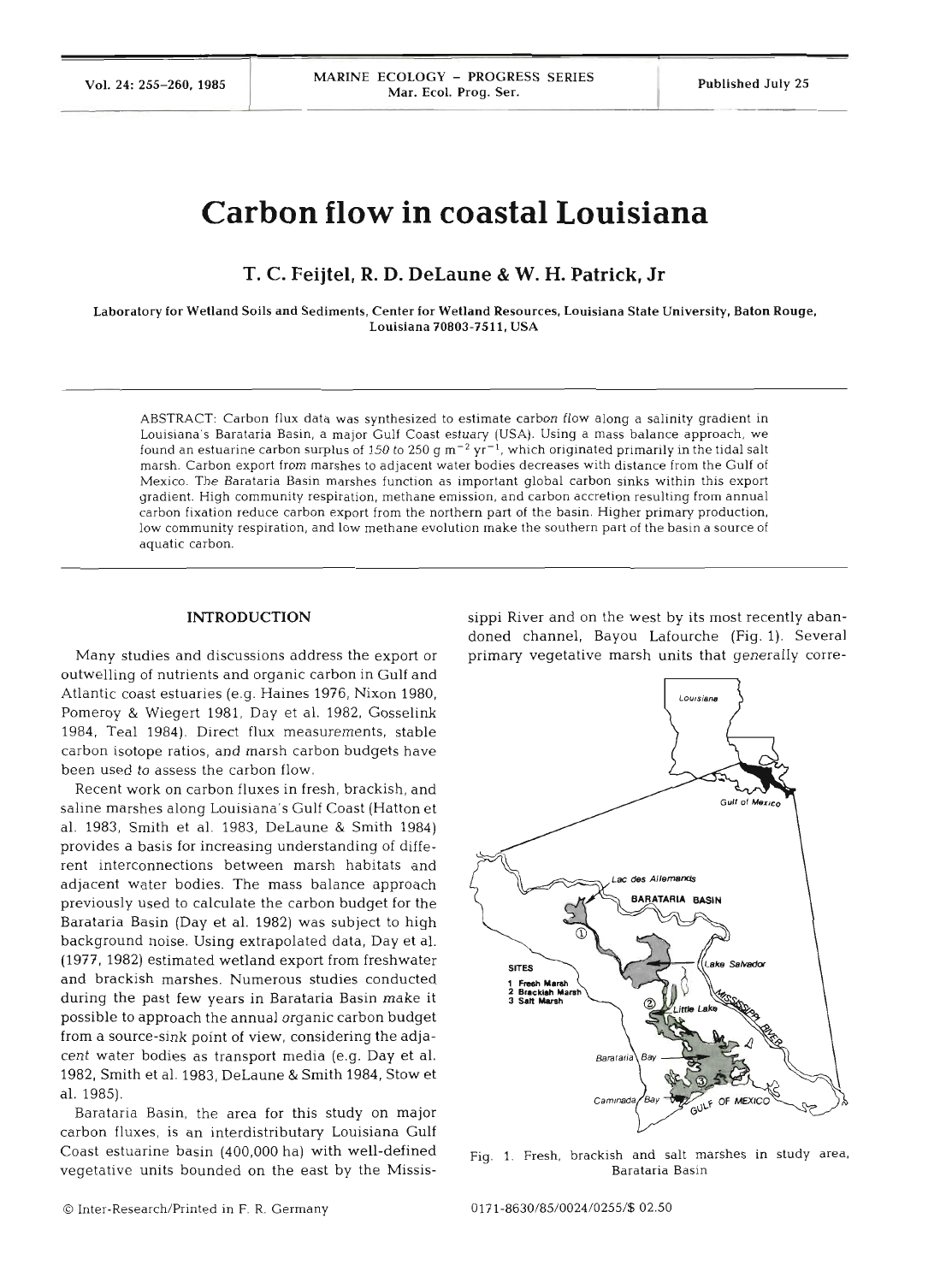late with substrate type and salinity can be identified within the basin: saltwater marsh, brackish-intermediate marsh, and freshwater marsh (Bahr & Hebrard 1976). Freshwater marsh (salinity  $\leq 1$  %) covers 19 % of the basin and is characterized by *Panicum hemitomon* Schult., *Eleocharis* spp., and *Sagittaria falcata*  Pursh. Brackish and intermediate marshes (1 to 10 %o) together cover approximately 20 % of the basin. The brackish marsh is vegetated largely by *Spartina patens*  (Ait.) Muhl., *Distichlis spicata* (L.) Green, and small amounts of *Spartina alterniflora* Lois. The intermediate marsh is characterized by the dominance of *S. patens*  and the absence of *S. alterniflora.* Saltwater marsh (> 10 %o) covers approximately 14 % of the basin; *S. alterniflora* is the dominant vegetation.

Water bodies in the upper basin (Lac des Allemands) are characterized by high primary productivity, pronounced seasonality, and net heterotrophy (Day et al. 1982). The tidal range is 3.2 cm (Byrne et al. 1976), and waters are fresh. The lower basin has a tidal range of 12 cm (Marmer 1948) in the brackish area (Little Lake) and up to 30 cm in the bay (Day et al. 1982), with salinity up to 35 %o. Autotrophic saline areas are less productive and lack consistent seasonality (Day et al. 1982).

## **Marsh carbon flows**

#### Primary production

Researchers have reported aboveground production estimates for dominant marsh macrophytes in the Mississippi River deltaic plain over the past decade (Table 1). Aboveground production estimates varied from 1,410 to 2,895 g organic matter  $m^{-2}$  yr<sup>-1</sup> for saline habitats (Kirby & Gosselink 1976, White et al. 1978). Brackish marshes exhibited the highest range of productivity, with values of 1,342 to 5,812 g organic matter  $m^{-2}$  yr<sup>-1</sup> (Hopkinson et al. 1978, White et al. 1978), and freshwater marshes produced between 1,500 and 1,700 g organic matter  $m^{-2} yr^{-1}$  (Hopkinson et al. 1978, White et al. 1978, DeLaune & Smith 1984, Sasser & Gosselink 1984). (Spatial variability and the inherent difficulty of measuring net production make it difficult to determine true net primary production, which indlcates the need for standardization of productivity techniques.) Hopkinson et al. (1978) pointed out that this higher production rate in brackish marshes is associated with the high biomass turnover rate of *Spartina patens.* Production estimates in Louisiana suggest that the turnover rates are a factor of 1.5 to 4.4 greater than peak standing crop (Kirby & Gosselink 1976, Hopkinson et al. 1978, Sasser & Gosselink 1984). Little data exists in belowground productivity estimates;

|  |                                           |  | Table 1  Production of major marsh macrophytes in the |  |
|--|-------------------------------------------|--|-------------------------------------------------------|--|
|  | Louisiana Mississippi River deltaic plain |  |                                                       |  |

| Species                      | Peak<br>biomass<br>(g org.<br>matter<br>m <sup>2</sup> | Produc-<br>tivity<br>(g org.<br>matter<br>$m^{-2}$ yr <sup>1</sup> )       |              | Method Source |  |
|------------------------------|--------------------------------------------------------|----------------------------------------------------------------------------|--------------|---------------|--|
| Spartina alterniflora        | 1018                                                   | 1410                                                                       | a            | (1)           |  |
|                              |                                                        | 2645                                                                       | b            |               |  |
|                              | 754                                                    | 2658                                                                       | b            | (2)           |  |
|                              | 1070                                                   | 1527                                                                       | a            | (3)           |  |
|                              |                                                        | 2895                                                                       | b            |               |  |
|                              | 1080                                                   | 2160                                                                       | $\mathsf{C}$ |               |  |
| Spartina patens              | 1376                                                   | 2000                                                                       | a            | (2)           |  |
|                              |                                                        | 5812                                                                       | b            |               |  |
|                              | 1350                                                   | 1342                                                                       | a            | (3)           |  |
|                              |                                                        | 1428                                                                       | h            |               |  |
|                              | 1248-2466                                              | 2605-4411                                                                  | a            | (4)           |  |
|                              |                                                        | 3056-3464                                                                  | b            |               |  |
|                              | 1100                                                   | 1350                                                                       | $\mathsf{C}$ | (5)           |  |
| Panicum hemitomom            | 1160                                                   | 1700                                                                       | d            | (6)           |  |
|                              | 1200                                                   | 1500                                                                       | C            | (5)           |  |
| a Smalley 1958               |                                                        | (1) Kirby & Gosselink 1976                                                 |              |               |  |
| b Wiegert & Evans 1964       |                                                        | (2) Hopkinson et al. 1978                                                  |              |               |  |
| c Barataria Basin study-site |                                                        | (3) White et al. 1978<br>(4) Cramer & Day 1980<br>(5) DeLaune & Smith 1984 |              |               |  |
| estimate                     |                                                        |                                                                            |              |               |  |
| d Lomnincki et al. 1968      |                                                        |                                                                            |              |               |  |
|                              |                                                        | (6) Sasser & Gosselink 1984                                                |              |               |  |

estimates of belowground biomass range from 25 % to 90 % for the main delta marsh plant species (Gosselink 1984).

#### Gaseous carbon emission

Smith et al. (1983) used diffusion chambers to obtain direct seasonal measurements of  $CO<sub>2</sub>$  fluxes in salt, brackish, and freshwater marshes in Barataria Basin. They determined vertical flux density by monitoring the accumulation of  $CO<sub>2</sub>$  in aluminum chambers placed over the water or sediment surfaces. Annual  $CO<sub>2</sub>$  fluxes were 418, 180, and 618 g C m<sup>-2</sup> from the saltwater, brackish, and freshwater marshes, respectively.

DeLaune et al. (1983) used diffusion chambers in a seasonal study of methane release in sediment from the saltwater, brackish, and freshwater marshes adjoining the basin and the adjacent open water areas, and found that methane emission is a significant process in the carbon and energy flow of the ecosystem. Methane emission is inversely related to salinity and sulfate concentrations; methane increases and salinity and sulfate decrease with increasing distance from the coast. The annual amounts of methane evolved were 4.3, 73, and 160 g  $C m^{-2}$  for the saltwater, brackish, and freshwater marshes, respectively.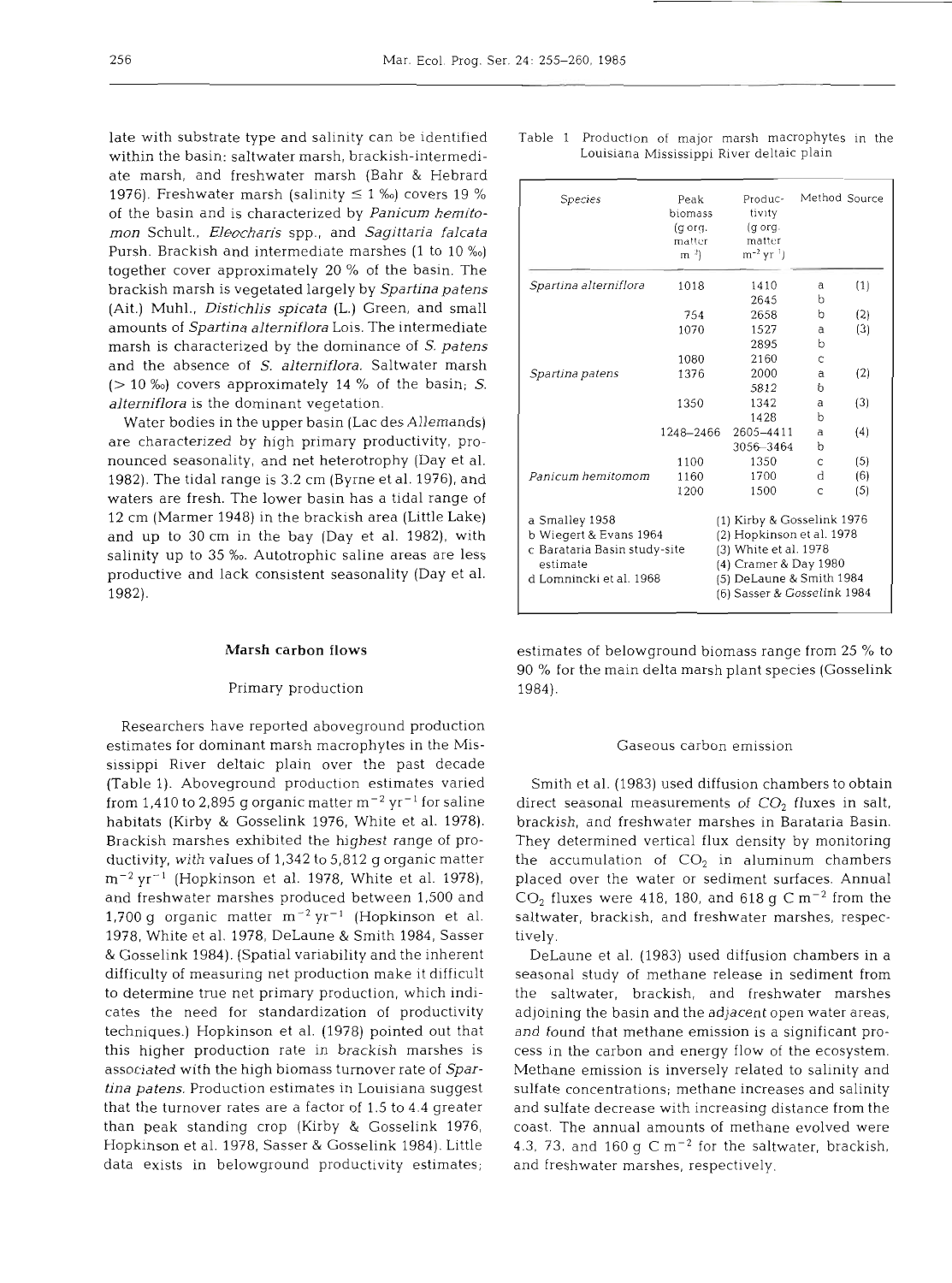## Carbon sinks

The role of these marshes as a major carbon sink has been determined from the carbon content of the sediment, vertical accretion rates, and the bulk density of the sediment (Smith et al. 1983). Accretion rates were calculated from depth in sediment of the horizon for 1963, the year of peak  $137Cs$  fallout (DeLaune et al. 1978). Net carbon accumulation was essentially the same in all 3 marshes: 183, 296, and 224  $\rm g~C~m^{-2}~yr^{-1}$ from the saltwater, brackish, and freshwater marshes, respectively. A large percentage of fixed carbon, immobilized in accretionary processes, remained on the marshes. Hatton et al. (1983) found similar carbon accumulation rates in these marshes.

## Aquatic carbon flows

#### Primary production

Most water bodies adjacent to the Gulf of Mexico have been well described and primary production estimates well documented (e.g. Allen 1975, Hopkinson & Day 1979, Day et al. 1982).

Day et al. (1982) divided the water portion of the basin into 2 regions based on temporal patterns, degree of eutrophy, and degree of heterotrophy. Water bodies in the upper basin are quite heterotrophic and eutrophic, but in the lower basin the ratio of production to respiration is close to one. The carbon fixation rate of 10 g C  $m^{-2}$  yr<sup>-1</sup> in Little Lake is low compared to the fixation rate of 73 g C  $m^{-2}$  yr<sup>-1</sup> in the freshwater lake and 123 g C  $m^{-2}$  yr<sup>-1</sup> in the saline (Hopkinson & Day 1977). Only the saline lake showed a net community production (20 g C  $m^{-2}$  yr<sup>-1</sup>); the freshwater lake consumed 169 g C  $m^{-2}$  yr<sup>-1</sup> and the brackish 44 g C  $\rm m^{-2}$  yr<sup>-1</sup> (Day et al. 1977, Day et al. 1982).

## Gaseous emission

Water bodies adjacent to the major marsh types found in Barataria Basin evolved 103, 54, and 242 g  $CO_2$ -C m<sup>-2</sup> yr<sup>-1</sup> to the atmosphere from saltwater, brackish, and freshwater lakes, respectively (Smith et al. 1983).

There was considerably less methane evolution from open water than from the marshes (DeLaune et al. 1983). The open-water environment adjacent to the marshes had a depth of approximately 1 m, compared to an average depth of less than 10 cm of water overlying the marsh. This deeper water column can allow more methane (escaping from the bottom sediment) to

be oxidized to carbon dioxide. Reported methane fluxes from open-water sites increase with distance from the coast (DeLaune et al. 1983). Annual methane emissions were  $14 \text{ mg } \text{C m}^{-2}$  in fresh water,  $4.8 \text{ mg}$  $\rm C~m^{-2}$  in brackish, and 1.3 mg  $\rm C~m^{-2}$  in the salt water nearer the coast.

# Sinks

Stow et al. (1985), using  $137Cs$  dating, found organic carbon sinks in a freshwater lake in the upper end of the basin (Lac des Allemands) of approximately 60 g  $\rm C~m^{-2}~yr^{-1}$ . Rates of carbon accumulation are similar in brackish and saline waters (Feijtel unpubl.).

#### **DISCUSSION**

The studies of carbon transformations in Barataria Basin make it possible to estimate carbon budgets for each part of the basin, based on major carbon flows (Table 2). Gaseous carbon emissions  $(CO<sub>2</sub>$  and  $CH<sub>4</sub>)$ and sinks formed by accretion and sedimentation pro-

Table 2. Mean organic carbon data used in mass balance of Barataria Basin (g C m<sup>-2</sup> yr<sup>-1</sup>)

|                                                                                                                                                                             | Fresh                                                        | Brackish           | Salt                |  |  |  |  |
|-----------------------------------------------------------------------------------------------------------------------------------------------------------------------------|--------------------------------------------------------------|--------------------|---------------------|--|--|--|--|
| Marsh                                                                                                                                                                       |                                                              |                    |                     |  |  |  |  |
| Net primary production                                                                                                                                                      | 600 <sup>a</sup>                                             | 550 <sup>a</sup>   | 860 <sup>a</sup>    |  |  |  |  |
| CO <sub>2</sub> fixation                                                                                                                                                    | 700 <sup>b</sup>                                             | 400 <sup>b</sup>   |                     |  |  |  |  |
| $CO2$ emission                                                                                                                                                              | 618 <sup>c</sup>                                             | 180 <sup>c</sup>   | 418 <sup>c</sup>    |  |  |  |  |
| $CH4$ production                                                                                                                                                            | 160 <sup>d</sup>                                             | 73 <sup>d</sup>    | $4.3^{d}$           |  |  |  |  |
| Sedim. C accumulation                                                                                                                                                       | $224^{c. e}$                                                 | 296c. e            | 183 <sup>c, e</sup> |  |  |  |  |
| Open water                                                                                                                                                                  |                                                              |                    |                     |  |  |  |  |
| Net community production                                                                                                                                                    | $-600t$                                                      | $-449$             | 20 <sup>g</sup>     |  |  |  |  |
| $CO2$ emission                                                                                                                                                              | 242c                                                         | 54 <sup>c</sup>    | 103 <sup>c</sup>    |  |  |  |  |
| $CH4$ production                                                                                                                                                            | $0.014^d$                                                    | 0.005 <sup>d</sup> | 0.001 <sup>d</sup>  |  |  |  |  |
| Sedim. C accumulation                                                                                                                                                       | 60 <sup>h</sup>                                              | 60 <sup>1</sup>    | 60 <sup>i</sup>     |  |  |  |  |
| a<br>Estimation based on study sites where flux determinations<br>were made (Table 1)<br>b<br>DeLaune & Smith (1984): triplicate determinations, 10 times<br>during 1981-82 |                                                              |                    |                     |  |  |  |  |
| c                                                                                                                                                                           | Smith et al. (1983): triplicate determinations, 12 times du- |                    |                     |  |  |  |  |
| ring 1980-81                                                                                                                                                                |                                                              |                    |                     |  |  |  |  |
| d<br>DeLaune et al. (1983): triplicate determination in fresh and                                                                                                           |                                                              |                    |                     |  |  |  |  |
| salt marsh; duplicate in brackish marsh; 13 sampling dates<br>during 1980-81                                                                                                |                                                              |                    |                     |  |  |  |  |
| Hatton et al. (1983): <sup>137</sup> Cs dating on 10 cores from stream-<br>e                                                                                                |                                                              |                    |                     |  |  |  |  |
| side on lateral transects                                                                                                                                                   |                                                              |                    |                     |  |  |  |  |
| f                                                                                                                                                                           | Day et al. (1977): monthly sampling during 1975–76           |                    |                     |  |  |  |  |
| g                                                                                                                                                                           | Hopkinson & Day (1979): monthly sampling from Dec            |                    |                     |  |  |  |  |
| 1976-Feb 1978                                                                                                                                                               |                                                              |                    |                     |  |  |  |  |
| h                                                                                                                                                                           | Stow et al. $(1985)$ : $137Cs$ dating on 5 cores             |                    |                     |  |  |  |  |

Feijtel (unpubl.): duplicate determination 1984-85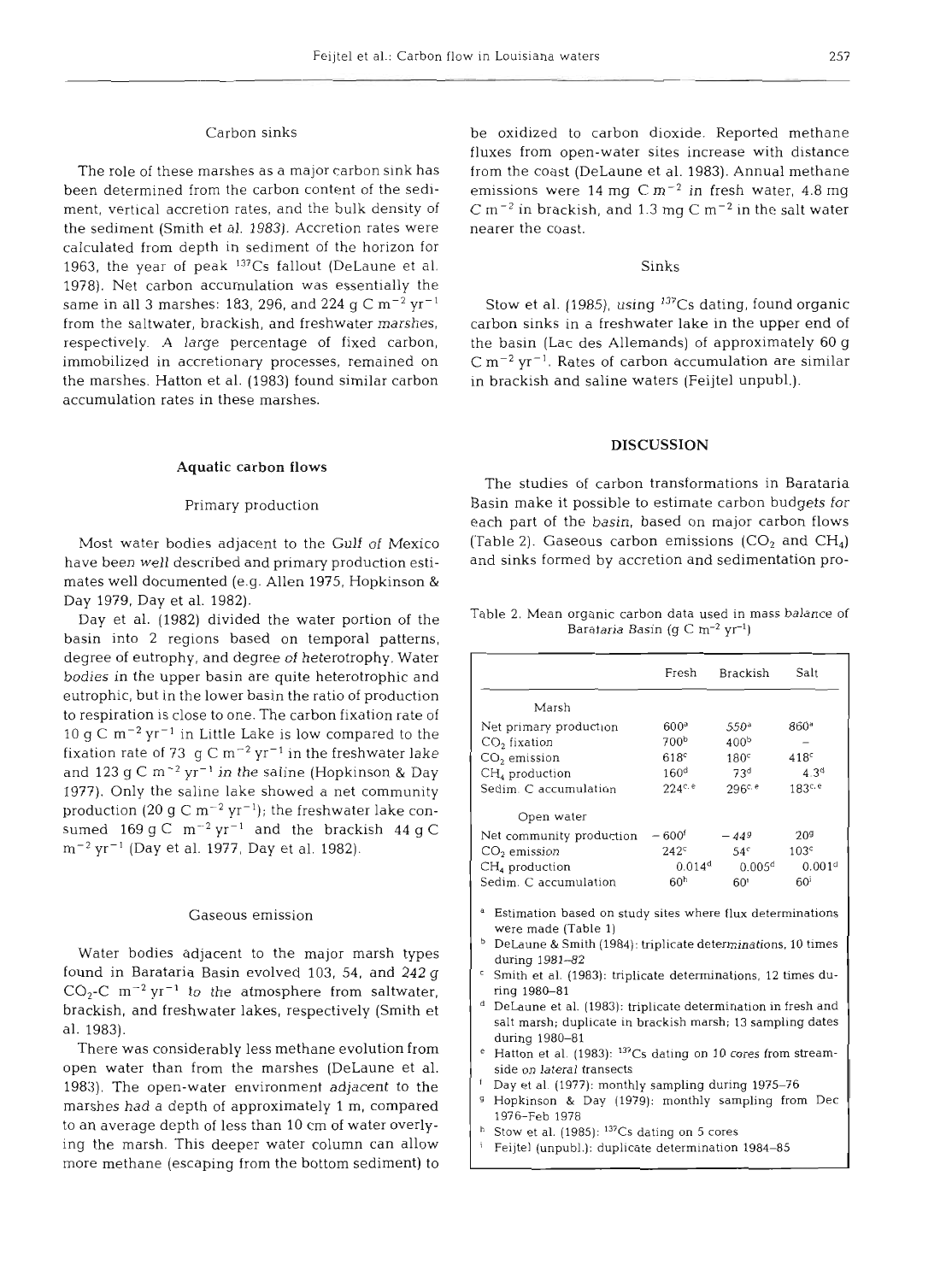cesses account for the major carbon outputs from the system.

The major inputs are  $CO<sub>2</sub>$  fixation and aquatic C import from upper-basin drainage. Although we have no direct measurements of water movement, the general basin drainage direction is south to southeast. The aquatic carbon input from upland drainage was estimated to be approximately 165 g C  $m^{-2}$  yr<sup>-1</sup> in the freshwater marshes (Hopkinson & Day 1979, Day et al. 1982). We incorporated aquatic net production, marsh/ water-body exchange, sedimentation, and drainage pattern into a mass-balance approach to estimate carbon transport to nearshore Gulf Coast areas (Fig. 2).

The volumetric approach taken by Happ et al. (1977) is based on monthly measurements of dissolved and particulate organic carbon. They applied average

annual concentration gradient to a first-order mixing model to estimate the annual flux. Considering the magnitude of errors involved in the assumptions upon which the calculations were based, they reported an organic carbon export of 25 to 540 g C  $\rm m^{-2}$  inshore water  $yr^{-1}$ , with the most probable value around 150 g C m<sup>-2</sup> yr<sup>-1</sup> (Happ et al. 1977).

A mass balance of average annual flux measurements approximates the net effects of global processes, such as net sedimentary carbon accumulation or net gaseous losses to the atmosphere. Atmospheric carbon dioxide fluxes decrease when the marsh is inundated. Gaseous evolution from the bottom sediment is very likely to be greater than the measured atmospheric evolution because inorganic carbon compounds form in the water column. The contribution of  $CO<sub>2</sub>$  in flood-



Fig. 2. Integrated carbon budget for Barataria Basin, showing flow pattern of carbon (g C m<sup>-2</sup> yr<sup>-1</sup>) from freshwater marshes into brackish and saline marshes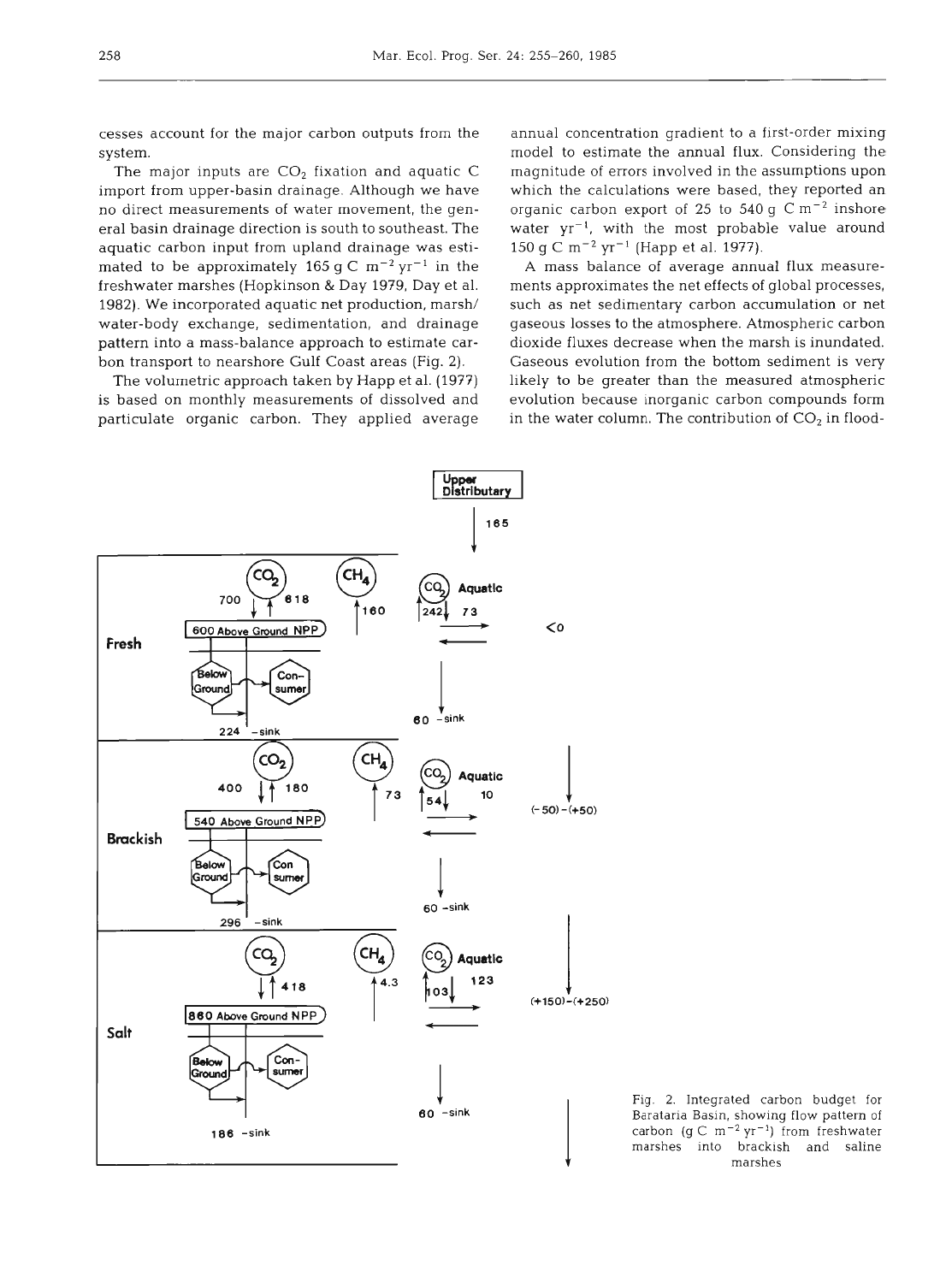waters is difficult to assess because it can be consumed by primary producers or leave the system in the tidewaters as bicarbonates and dissolved  $CO<sub>2</sub>$ . Gaseous carbon emissions may account for the major portion of the net gaseous loss from the marsh canopy.

Data obtained with 13'Cs dating indicates that marsh accretion processes fix carbon on the marshes as peat deposits or degrade and release it to the atmosphere as gaseous carbon. Because the carbon contribution apparently remains constant, we did not incorporate the previous year's contribution in calculating the carbon budget.

Belowground productivity of Gulf Coast marshes has not been estimated, and previously published carbon budgets were based on aboveground production studies and respiration of submerged marshes only (Day et al. 1973, Hopkinson & Day 1977). Belowground biomass accounts for 25 % of the total biomass of *Spartina alterniflora,* 57 % of S. *patens,* and up to 90 % of *Panicum hemitornon* (Gosselink 1984).

Productivity estimates made with  $CO<sub>2</sub>$ -fixation measurements include carbon translocation to belowground portions of the marsh (which equals gross primary production). Annual fixation rates were found to be 16 % higher than clip-plot estimates of aboveground production in the freshwater marsh. Low turnover rates of belowground biomass in the freshwater marsh suggest a significantly lower productivity than in the aboveground portions. Belowground productivity estimates were not included in this mass balance. Burning of freshwater and brackish marshes for management purposes (Hoffpauer 1968) is thought to balance the majority of the ignored annual belowground input. We estimated that 25 % to 35 % is burned every year.

Annual fixation rates in the brackish marshes were found to be lower than the aboveground production estimates, indicating the importance of  $CO<sub>2</sub>$  recycling and  $CO<sub>2</sub>$  in floodwaters (Table 2). The lack of information on belowground production warrants future investigation for any refinement of the carbon budget presented.

Freshwater marshes were reported to import 165 g C  $m^{-2}$  yr<sup>-1</sup> from the upper distributary (Hopkinson & Day 1979), and fairly high aquatic carbon fixation rates probably balance the C deficit in these marshes. Comparative aquatic productivity studies in Barataria Basin showed that although the highest gross production is in Lac des Allemands (1,231 g C  $\rm m^{-2}$  yr<sup>-1</sup>), there was also a net community consumption of  $-169$  g C m<sup>-2</sup> here (Day et al. 1977). This suggests an allochthonous input of nutrients and organic matter. This heterotrophic characteristic decreases as the tidal influence increases, with a net community production of  $-44$  g C m<sup>-2</sup> yr<sup>-1</sup> in the brackish water bodies and +20 g C  $\rm m^{-2}$  yr<sup>-1</sup> in the saline. The freshwater marsh

budget (Table 2) indicates a similar heterotrophy, and very little or no import is expected from the fresh water into the brackish wetlands.

The brackish marsh can be thought of as a transition zone on a hydraulic gradient where export or import occurs. The associated water body (Little Lake) is slightly heterotrophic and receives allochthonous carbon from surrounding marshland. Brackish  $CO<sub>2</sub>$  fixation is apparently underestimated and carbon export probable. Soil  $CO<sub>2</sub>$  flux accounts for the underestimation of atmospheric  $CO<sub>2</sub>$  fixation. The contribution of soil  $CO<sub>2</sub>$  to gross photosynthesis in various upland crops ranges between 10 % and 40 % (Monteith et al. 1964). Nixon (1980) reported that 40 % of the plant biomass was produced from  $CO<sub>2</sub>$  evolved from the surface of a Flax Pond marsh. Restricted diffusion in the grass canopy within the chambers and recycling of the evolved  $CO<sub>2</sub>$  limits  $CO<sub>2</sub>$  loss on the marsh surface. The integrated budget suggests a zero balance, but with net primary production and respiration correction factors, C excess can be expected.

Southward transport and increased tidal range create C exchange in the saltwater marsh. The lowerbasin water bodies are either balanced or slightly autotrophic up to about 20 g C  $m^{-2}$  yr<sup>-1</sup> (Hopkinson & Day 1979). Low methane evolution and low accretion make the saltwater marsh a source of aquatic carbon.

#### **CONCLUSIONS**

Marshes and bottom sediments of the water bodies within Barataria Basin function as an important global carbon sink, with marshes accumulating significantly more carbon than bottom sediments (Table 2). Freshwater, brackish, and saline marshes accumulate an equivalent of 37, 54 and 21 %, respectively, of the aboveground productivity. Carbon accumulation in bottom sediments remains constant over the hydraulic gradient, 60 g  $m^{-2}$  yr<sup>-1</sup>. The carbon contribution of the upper portion of Barataria Basin is minor, and the majority of the carbon export in the basin originates in the tidal saltwater marsh. The overall C budget for Barataria Basin indicates an excess of around 150 to  $250 \text{ g C m}^{-2} \text{ yr}^{-1}$ . A large part of this 150 to 250 g  $m^{-2}$  yr<sup>-1</sup> is thought to be exported into the Gulf of Mexico.

Acknowledgement. This paper is a result of research supported by the National Science Foundation and the Louisiana Sea Grant Program, part of the National Sea Grant Program maintained by NOAA, United States Department of Commerce.